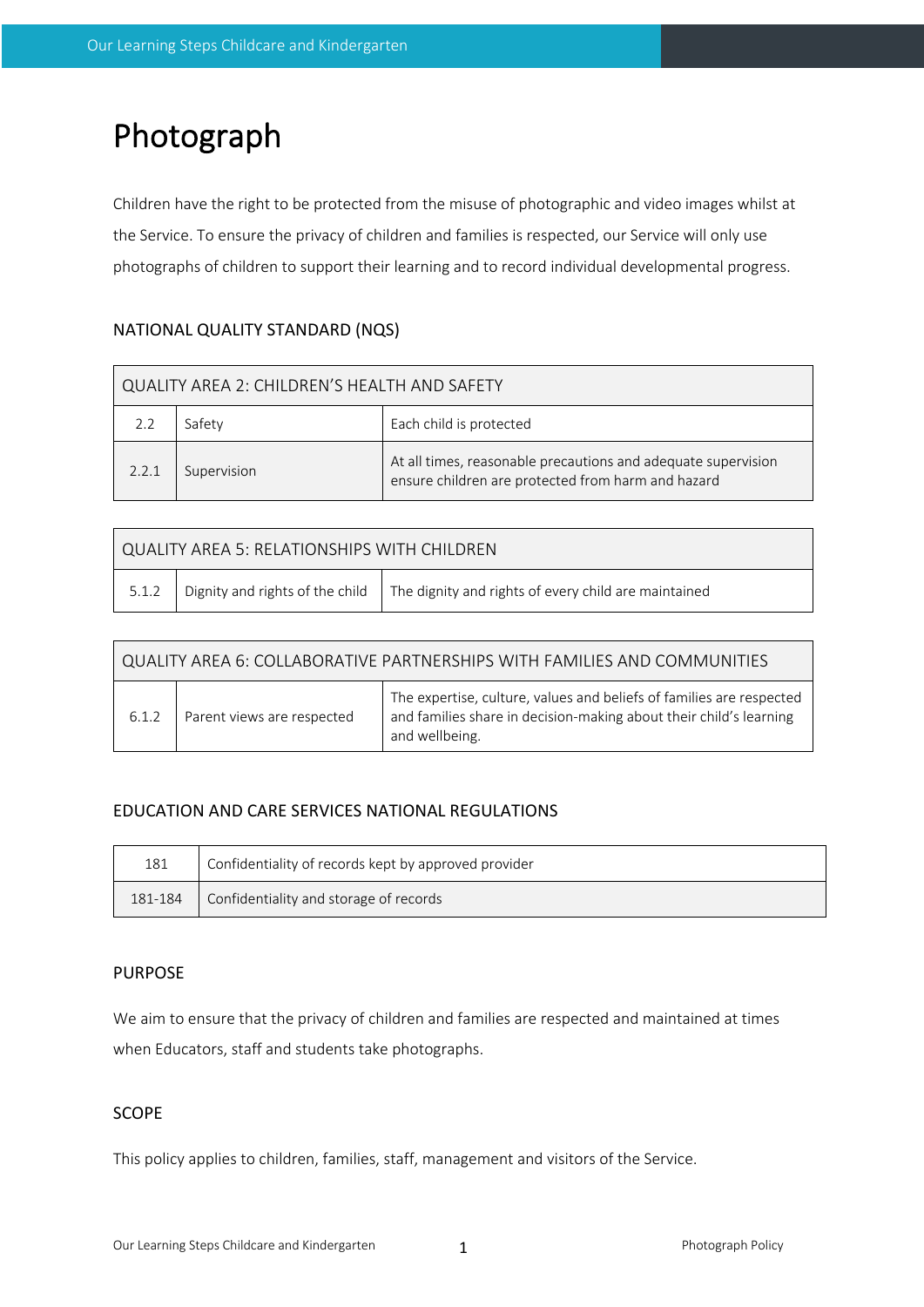### IMPLEMENTATION

The displaying of photos provides children and families with a sense of belonging. Photographs allow children to see themselves at play, are a topic of conversation for children and parents, allow families to see their child at play, and convey the message to children that what they are doing is important. However, it is fundamental to respect the rights of all children and families to privacy.

To ensure we are maintaining children's safety and respecting their right to privacy we will ensure that:

- Every child in our care is protected from any exploitation of photographic and video images of themselves taken whilst they attend the Service.
- That photographs taken by Educators support the children's learning and record children's individual progress.
- Photographs recorded at the Service as part of a normal day are taken using a digital camera or iPad and are only taken by members of the staff team, or by practicum students with written parental permission.
- Additional photographs or images will be taken of children as part of the work of the Service and may be taken by an outside photographer or other parents (e.g. during an end-of-year production or other events the Service may hold). In the case of outside agencies taking photographs for marketing purposes, the Service will seek written parental permission from families for their child to be included. Should a parent prefer their child not to take part, any images taken will be deleted. Individual children will not be included if written permission is not given by the child's family.
- Photographs/videos are taken to:
	- o Support the individual learning of each child for their formal record.
	- o Record children's work and activities within the Service environment.
- Parent's use of cameras/videos at the Service: Families will be invited to record their child's inclusion in group events and celebrations through the use of photographs or video on the understanding that they will not publish any material on the Internet, including on their personal Social Media, as the Service has no control over these images once they are in the public domain.
- If families would prefer that their child is not photographed they are required to put this in writing to the Nominated Supervisor who will inform the relevant Educators.
- The Service will ensure that the children of parents/carers who do not wish their child to be photographed or videoed are provided with other activities.
- At times photos may be given to children and families of the Service. If parents/guardians prefer that photos including their child not be given out it is their responsibility to inform the Nominated Supervisor of the Service in writing or on the enrolment form.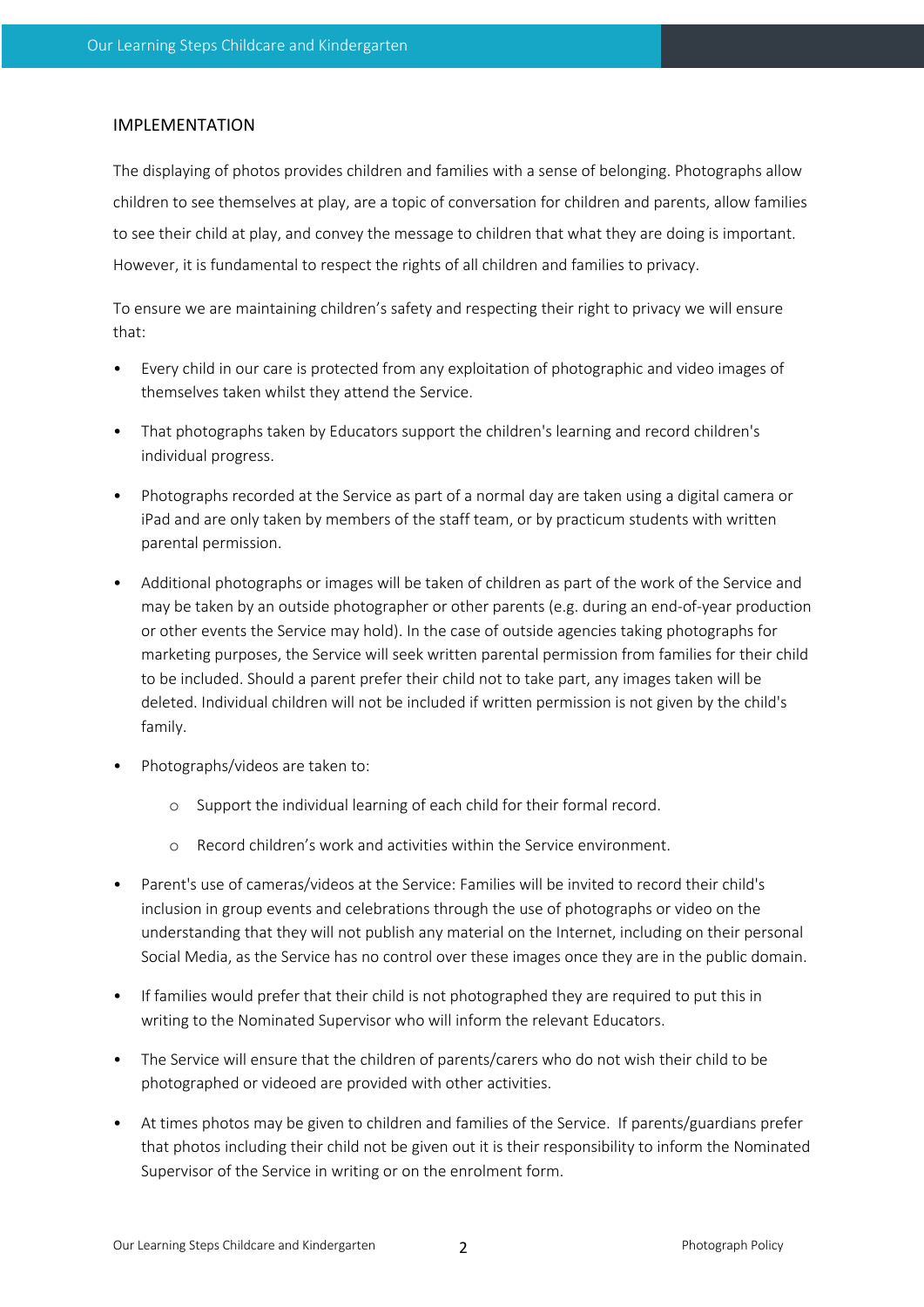- Photos are used in each child's portfolios and may contain other children. Please ensure that if you do not want your child in these photos that you inform the Nominated Supervisor of the Service in writing or on the enrolment form.
- Video of the children will be taken occasionally for the children to be able to watch themselves at play. This video may be made available to all families. If you do not want your child to be in these videos, please ensure that you put this in writing for the Nominated Supervisor or on the enrolment form.
- At times children may be invited to take photographs either with digital cameras or with storymaking apps to support language and literacy development. Books produced by children will remain within the Service.
- At no time are staff permitted to bring in a camera from home or use their mobile phone to take photographs, videos, or audio recordings.
- If Educators, students or volunteers are requested to use photographs or to take photos for assignments, the family's permission in writing will be obtained before any photos are taken.
- Individuals visiting the service are not permitted to take photographs of the children without written permission from the child's parents.

### SOURCE:

Byrnes, J., & Wasik, B. (2009). Picture This: Using Photography as a Learning Tool in Early Childhood Classrooms. *Childhood Education, 85*. doi:10.1080/00094056.2009.10523090.

Child Protection Act, 1998.

Education and Care Services National Regulations.

National Quality Standards. Revised National Quality Standards.